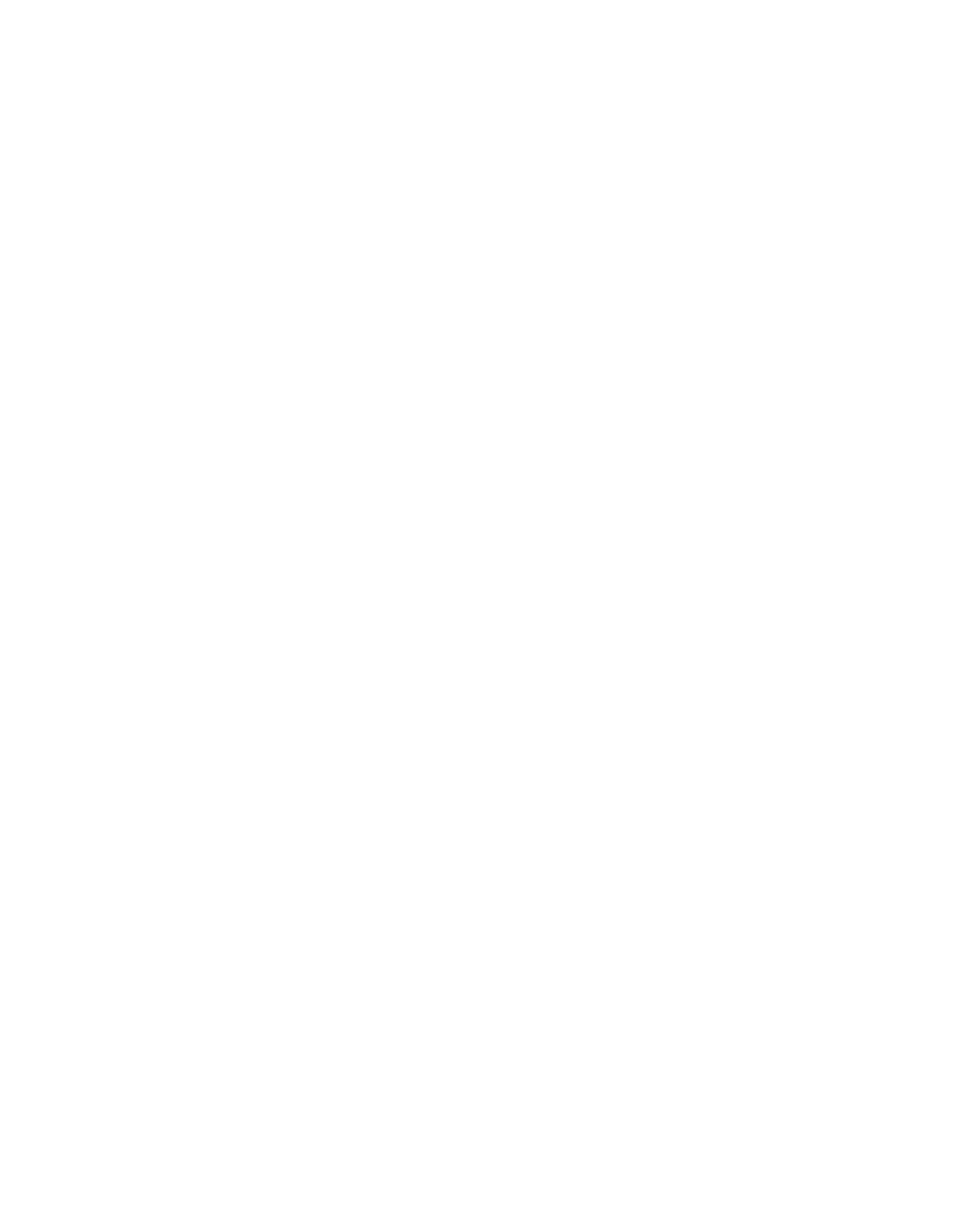## SUBJECT: U.S. NUCLEAR REGULATORY COMMISSION STAFF REPORT ON THE AUDIT OF NUSCALE'S ENGINEERING DOCUMENT, EC 0000 3070, "STATION BLACKOUT TRANSIENT ANALYSIS," REVISION 1 (DOCKET NO. 52-048) DATED: 01/05/2018

#### DISTRIBUTION:

PUBLIC SLee, NRO TMartinez-Navedo, NRO OTabatabai, NRO RidsOgcMailCenter RidsAcrsAcnwMailCenter RidsNrrDeEenb Resource

ADAMS Accession No.: ML18004A046 NRO-002

| MMoore (R. Butler for)<br>RFitzpatrick (for |
|---------------------------------------------|
| TMartinez-Navedo)                           |
| 12/29/17                                    |
|                                             |

**OFFICIAL RECORD COPY**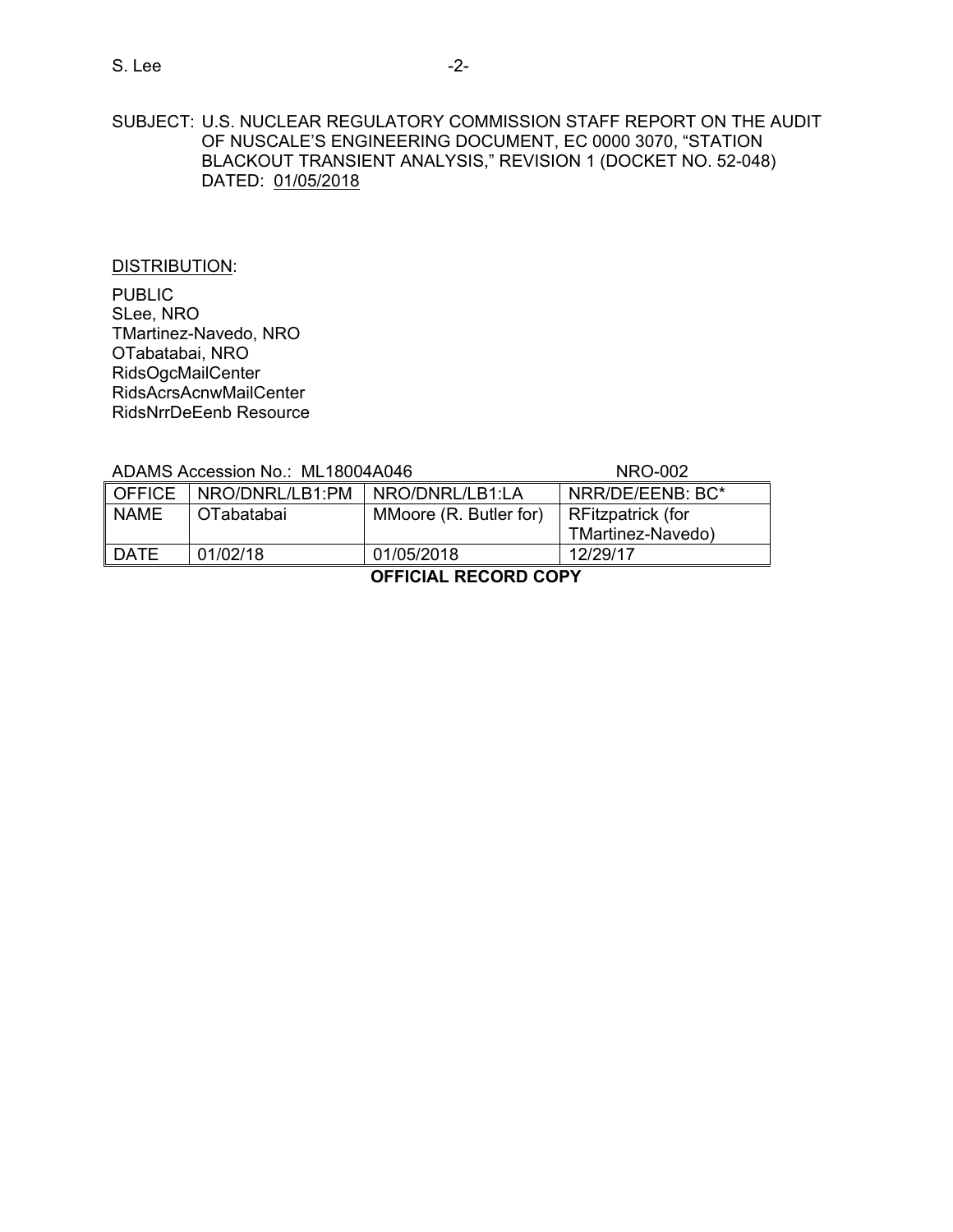# **SUMMARY OF THE U.S. NUCLEAR REGULATORY COMMISSION STAFF AUDIT OF THE NUSCALE POWER, LLC, STATION BLACKOUT TRANSIENT SENSITIVITY ANALYSIS**

## **U.S. NUCLEAR REGULATORY COMMISSION AUDIT TEAM**

- Tania Martinez Navedo, Acting Chief, Electrical Engineering Branch (EENB)
- Fanta Sacko, Audit Team Lead
- Sheila Ray, Senior Electrical Engineer
- Swagata Som, Senior Electrical Engineer
- Omid Tabatabai, Senior Project Manager

## **I. SUMMARY**

On November 8, 2017, the U.S. Nuclear Regulatory Commission's (NRC) EENB staff conducted an audit of the NuScale Power, LLC (NuScale), station blackout (SBO) transient sensitivity analysis. The NRC staff conducted this audit in support of its review of NuScale's design certification application (DCA). The results from the audit will support the safety conclusions related to Tier 2, Section 8.4, "Station Blackout," of NuScale's final safety analysis report (FSAR). More specifically, the review will support the staff's review of NuScale's methodology and assumptions that determined that the design does not rely on direct current (dc) power from the highly reliable dc power system (EDSS) to meet the requirements of Title 10 of the *Code of Federal Regulations* (CFR) 50.63, "Loss of All Alternating Current Power." The NRC staff will reference this information in its final safety evaluation report (FSER) on the methodology and assumptions of NuScale's DCA in regard to how the electrical systems meet the applicable regulations, the regulatory guidance, and the design-specific review standard (DSRS) related to NuScale's plant design.

## **II. BACKGROUND AND SCOPE**

NuScale's plant design describes how the NuScale plant shows compliance with 10 CFR 50.63 by coping with a loss of all alternating current (ac) power (i.e., SBO) and the resulting plant trip.

In the DCA, FSAR Tier 2, Section 8.4.1, "Station Blackout Analysis Assumptions," states that power from the EDSS is available during an SBO event. In addition, FSAR Tier 2, Section 8.4.3, "Station Blackout Coping Equipment Assessment," states that an SBO transient sensitivity case that considered a simultaneous loss of all ac and dc power was evaluated and demonstrates that NuScale's power plant design does not rely on dc power from the EDSS to meet the requirements of 10 CFR 50.63.

In the Request for Additional Information (RAI)-8824, Question 08.04-1, dated May 26, 2017 (Agencywide Documents Access and Management System (ADAMS) Accession No. ML17146B298), the staff asked the applicant to provide additional information on the assumptions and to summarize the SBO transient sensitivity evaluation that NuScale performed to show compliance with 10 CFR 50.63. In its response dated June 28, 2017, to RAI-8824, Question 08.04-1 (ADAMS Accession No. ML17179A979), the applicant stated the following:

Consistent with the definition of a Station Blackout in 10 CFR 50.2, "Definitions" the SBO transient analysis identified in FSAR [Tier 2] Section 8.4 assumes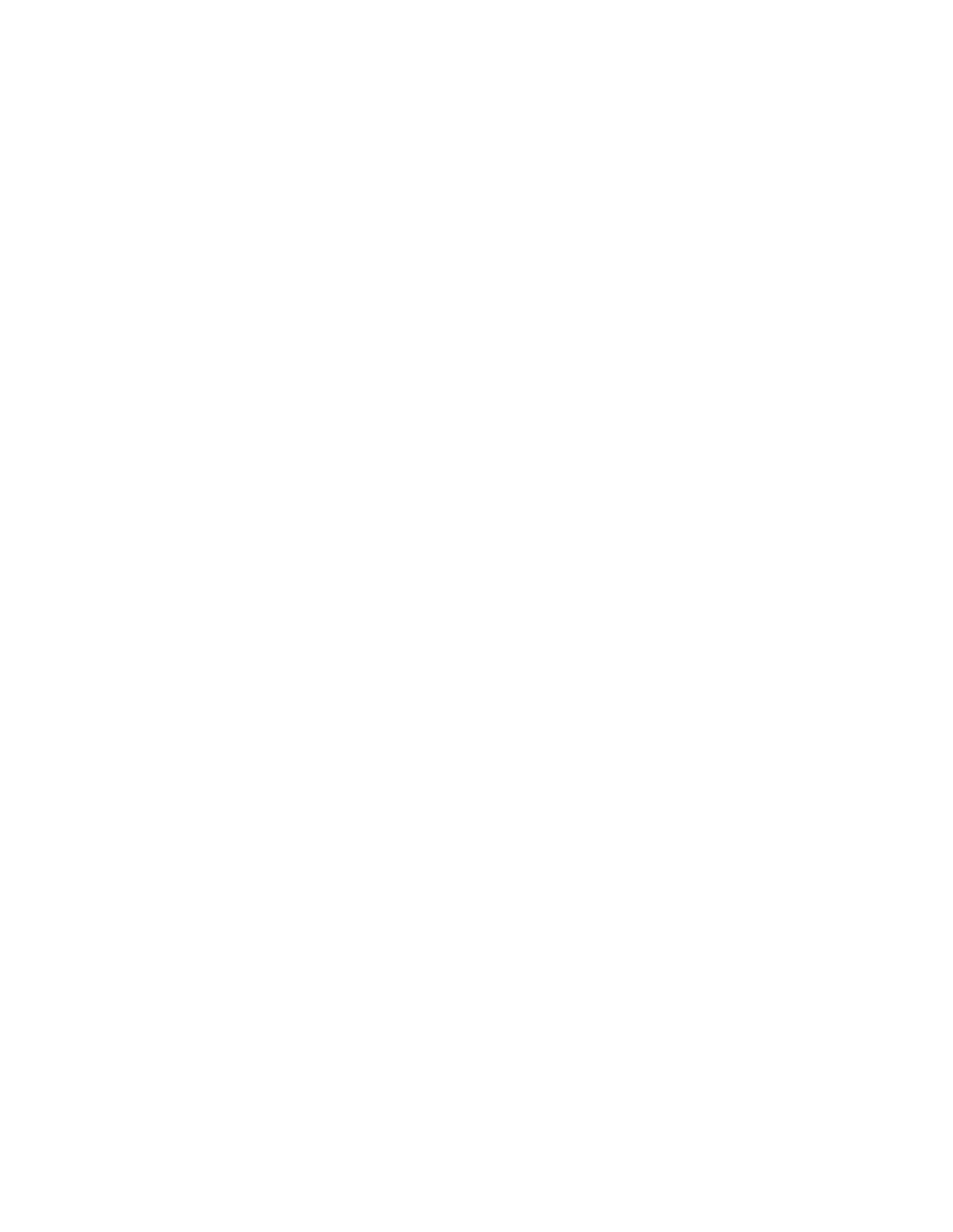operation of the EDSS during the event, which in part forms the basis for compliance with 10 CFR 50.63. FSAR [Tier 2] Section 8.4 includes the assumptions and a summary for the analysis of record. The model and assumptions for the sensitivity case are the same as the base case except the sensitivity case includes a simultaneous failure of the EDSS at the outset of the event, which represents an additional failure that is precluded by the SBO definition. Consequently, the sensitivity evaluation is not used to show compliance with 10 CFR 50.63, and NuScale does not believe that the results of the sensitivity study should be included in the FSAR. The analysis that documents the assumptions and results of the sensitivity case can be made available for NRC audit upon request.

The scope of the staff's audit included two items, as described in the NRC's audit plan dated September 27, 2017 (ADAMS Accession No. ML17264A677), and was limited to electrical topics only:

- 1. clarification of NuScale's assumptions and methodology on the SBO transient analysis
- 2. clarification of the SBO sensitivity case, which demonstrates that NuScale's design does not rely on dc power from the EDSS to meet the requirements of 10 CFR 50.63

The NRC staff reviewed NuScale's engineering document EC-0000-3070, "Station Blackout Transient Analysis," Revision 1, which evaluates the thermal-hydraulic response of the reactor module for 72 hours during an SBO event. EC-0000-3070 describes the assumptions and methodology and summarizes the SBO transient sensitivity evaluation. The applicant determined that the SBO sensitivity case does not rely on dc power from the EDSS to meet the requirements of 10 CFR 50.63.

### **III. REGULATORY BASIS**

The following provides the regulatory basis for the staff review:

- 10 CFR Part 52, "Licenses, Certifications, and Approvals for Nuclear Power Plants"
- 10 CFR 50.63
- 10 CFR Part 50, "Domestic Licensing of Production and Utilization Facilities," Appendix A, "General Design Criteria for Nuclear Power Plants," General Design Criterion 17, "Electric Power Systems"
- NuScale's DSRS, Chapter 8, "Electric Power"

### **IV. OBSERVATIONS AND EVALUATIONS**

NuScale's engineering document EC-0000-3070 evaluates the thermal-hydraulic response of the reactor module to an SBO event. DSRS Section 8.4 states that a passive design such as the NuScale reactor module must be able to withstand an SBO for 72 hours. EC-0000-3070 summarizes NuScale's SBO transient sensitivity evaluation to determine that the reactor does not rely on dc power from the EDSS to meet the requirements of 10 CFR 50.63.